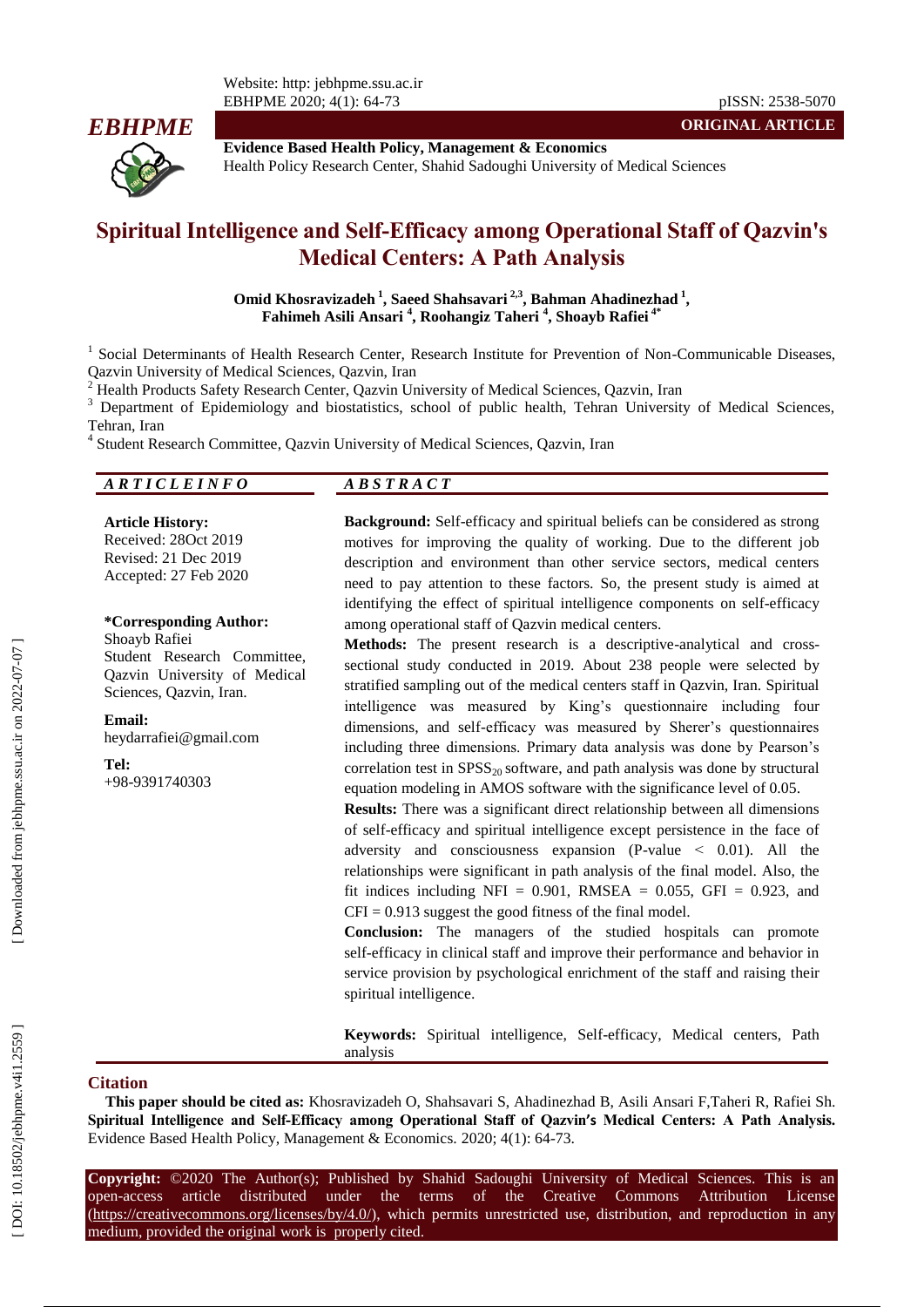#### **Introduction**

ver the recent decades, spiritual development Over the recent decades, spiritual development<br>has gotten a significant importance in human life due to the increased problems of mechanical life and the changes in postmodern life patters; whereas, all over the world and even in developed countries, it has been accepted that developed technology and knowledge alone cannot be effective in personal development and achieving efficient human resources (1). In this regards, spiritual intelligence is considered as one of the new concepts of intelligence which implies the adaptation of cognitive, emotional, and ethical aspects which is accompanied by all the aspects of individual life including health and illness; it affects some aspects of the person's life including the impression of oneself, others, and the surrounding world (2). There is a direct relationship between different dimensions of physical, mental, and social health; and people with high perceived spirituality have a higher quality of life (3). In fact, spiritual intelligence is a set of abilities to employ spiritual values and attributes for promotion of action and wellbeing in daily life that includes seven dimensions of consciousness, grace, meaning, transcendence, truth, peaceful surrender, and inner directedness (4). On the other hand, self-efficacy is an important component of human merit constituting system. Performance of tasks by different people with similar skills under different situations in poor, medium, or strong manners or by a same person under different conditions depends on the changes in their efficacy beliefs. Skills can be easily affected by self-doubting; as a result, even the most talented people will use lower levels of their abilities when they have poor beliefs about themselves. Therefore, perceived self -efficacy is an important factor in successful performance and fundamental skills required for that (5). Furthermore, people with high self -efficacy believe that they can have an effective persistence in their performance in the face of different incidents and they usually have a higher performance (6). There is a strong relationship between spirituality and self-efficacy; so that, self-efficacy and spiritual

beliefs can be considered as strong motives for improvement of quality of life. Nowadays, the results of most studie s suggest the role of spiritual intelligence and spirituality in health -related psychological issues including happiness, quality of life, psychological health, and self -efficacy beliefs (7). The examples include the studies performed in Zahedan medical centers (8), investigation of nurses in Malaysia hospitals (9), China medical centers (10), and investigation of clinical staff in Mashhad (11); each of the studies suggest relationships between different dimensions of these two concepts especially in healthcare sector. According to the research literature, spiritual intelligence can be considered as the individuals' ultimate existential intelligence that will create a positive attitude in people. Since self efficacy is about the people's beliefs about their abilities and skills, it can be stated that development of spiritual intelligence enables people to have a positive self -attitude by employing their skills in performance of their tasks due to their spiritual intelligence and so, achieve self-efficacy. Regarding the importance of studying these components and lack of research on hospital services in Qazvin, the present research is aimed at investigating the relationship between spiritual intelligence and self -efficacy among the staff of medical education centers of Qazvin University of Medical Sciences. The results of this study can determine the effective components of spiritual intelligence on self-efficacy in hospitals and propos e solutions for efficiency of human resources performance and improvement of their self-efficacy.

#### **Materials and Methods**

In terms of purpose, this research is a descriptive -analytical study conducted in Qazvin medical education centers in 2019.

### **Participation**

The research was conducted in medical education centers of Qazvin University of Medical Sciences. The four medical centers of Ghods, Velayat, ShahidRajaei, and BualiSina were

Downloaded from jebhpme.ssu.ac.ir on 2022-07-07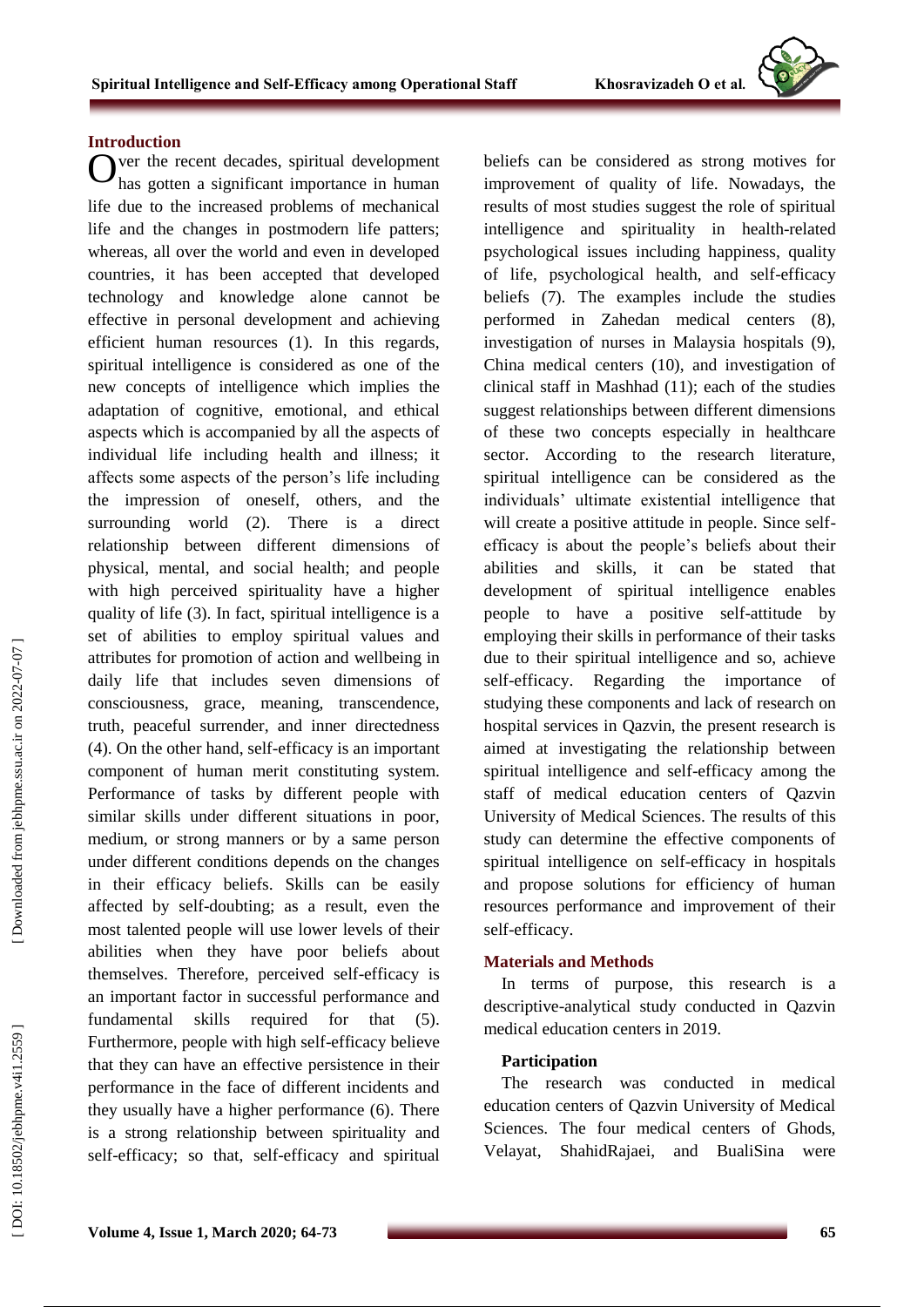selected for this study. The samples were selected by stratified random sampling out of different groups of the staff of the mentioned centers (Para clinical, support, administrative, and financial staff). Then, the samples were selected out of each class based on a specific ratio. Since the variance of the mentioned population is not specified, the population was determined as 2200 people based on Morgan table. 327 people were require d as the samples out of whom, 238 people answered the questionnaires. The inclusion criteria included willingness, satisfaction, and ability to participate. In the case of exclusion of samples, an alternative individual would be selected.

#### **Measurement tools**

### **King spiritual intelligence questionnaire**

Spiritual intelligence was evaluated by King's questionnaire which measures four dimensions (critical thinking, personal meaning production, transcendental consciousness, and consciousness expansion). This questionnaire includes 24 questions answered based on a five -point Likert scale. The choices include "It is not true about me at all", "It is not so true about me", "It is somehow true about me", "It is almost true about me", and "It is quite true about me". In the research performed by Raghib et al . (12), content and face validity of this scale were approved by the experts and its reliability was obtained as 0.88 based on Cronbach's alpha coefficient.

### **Sherer's self-efficacy questionnaire**

Self-efficacy was evaluated by Sherer's questionnaire. This scale measures three aspects of behavior including willingness to initiate behavior, willingness to expand the effort in completing the behavior, and persistence in the face of adversity. This questionnaire includes 17 questions answered based on fiv e -point Likert scale. The choices range from "quite disagree" to "quite agree". The minimum score is 17 and the maximum score is 85. Higher scores present a higher feeling of self efficacy. In the study performed by Cashman and Woodruff (13), reliability and validity of this scale have been approved and its internal consistency has been reported as 0.83.

#### **Data collection and analysis**

After getting permission from the research deputy and receiving an ethics code, the researcher went to the studied medical center, explained the research goals and the structure of questionnaire for the samples, and then the subjects filled the questionnaires with informed consent. Data analysis was done by descriptive statistics including mean and standard deviation in  $SPSS<sub>20</sub>$ and at the significance level of 0.05. Furthermore, structural equation modeling was used for investigating the causal relationships between the variables and developing the final model. This technique includes the following five stages: model specification (developing the primary model), model estimation (data collection and developing the variables matrix), model testing (overall investigation of the model fitness, its testability, and checking the necessity of modification), model modification, and model identification. The mentioned stages were done in AMOS software at the significance level of 0.05.

The present study was approved by ethical committee of Qazvin University of Medical Sciences (ethics code: IR.QUMS.REC.1397.239). Also, after selecting the eligible participants, the researcher was introduced to them and the objectives of the study were elaborated for the participants. The informed written consent was obtained from the subjects and they were assured that their information will remain confidential .

# **Results**

In this research, the participants population includes 91 men (38.2 %) and 147 women (61.8 %). 57 people were single (23.9 %) and 181 people (76.1 %) were married. Most people (38.7 %) were in the age range of 26 -30 years and most of them had a working background of 11 -15 years (Table 1).

The average scores of spiritual intelligence and self-efficacy of the staff were respectively obtained as  $57.48 \pm 14.30$  and  $63.90 \pm 9.53$  Among the components of self-efficacy, persistence in the face of adversity got the highest mean  $(29.65 \pm 5.80)$ and willingness to initiate behavior got the least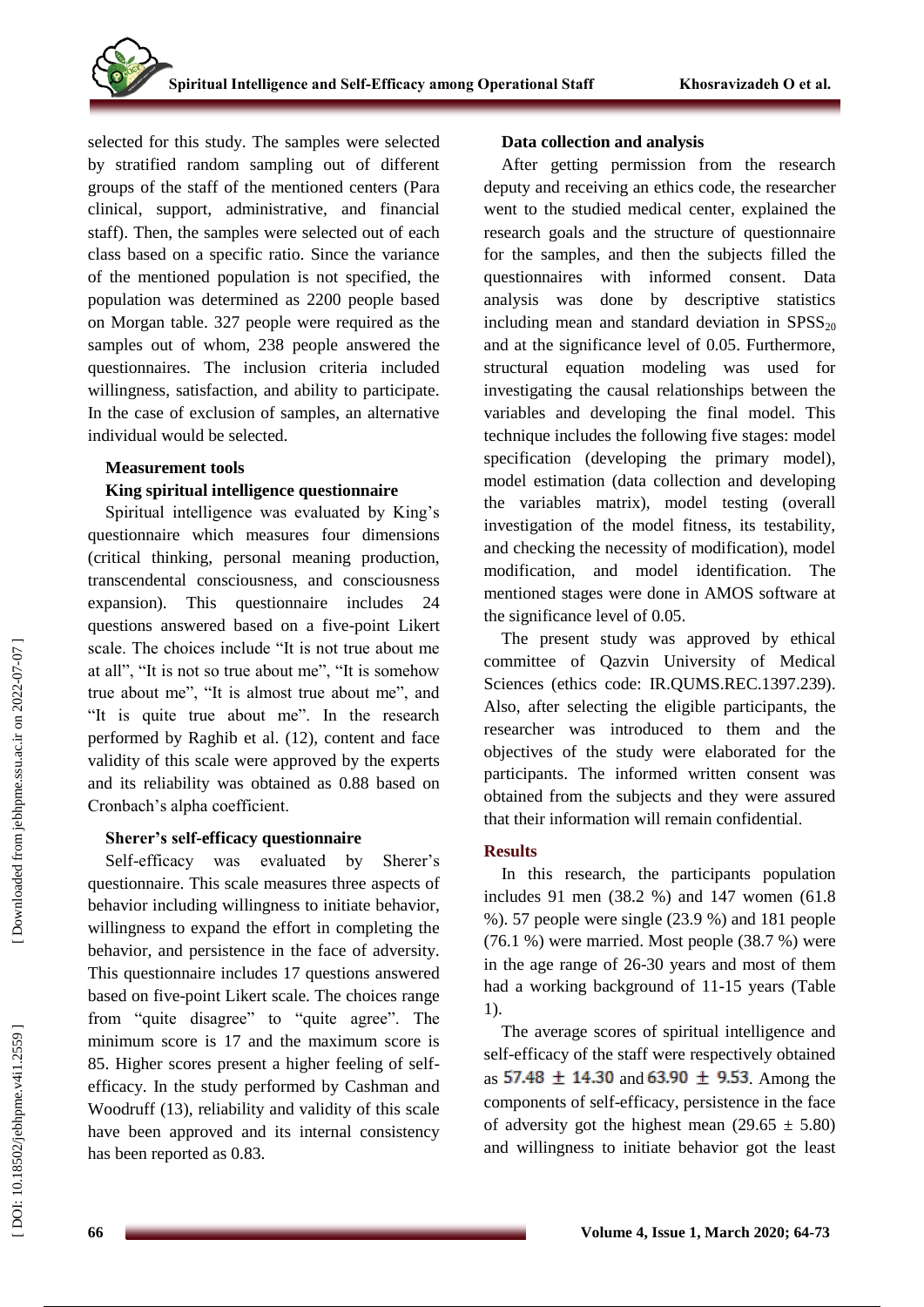

mean (15.30  $\pm$  2.35). Among the components of spiritual intelligence, critical thinking got the highest mean  $(17.19 \pm 5.34)$  and expanded consciousness got the least mean  $(10.09 \pm 3.89)$ . There was a significant direct relationship between self-efficacy and spiritual intelligence among the staff (P-value  $\leq$  0.01). The strongest correlation was between self-efficacy and spiritual intelligence, and the weakest relationship was observed between self -efficacy and expanded consciousness (P -value ˂ 0.01). Except the relationship between persistence in the face of adventures and expanded consciousness, there was a significant direct relationship between all dimensions of sel f-efficacy and all dimensions of spiritual intelligence among the staff (P-value  $\leq$ 0.01). The values of correlation between the studied variables, their mean, and their components are presented in Table 2 in detail. Figure 2 presents the standard estimate coefficients of structural equation modeling. According to the figure, all the paths are at a significant level. However, regarding the values of fit indices presented in Table 3, x2 / df, GFI, RMSEA, CFI, and NFI are in the defined range. So, it was concluded that the obtained model has a good fitness. In this model, the obtained values are as the following:  $x2 = 1337.904$ ,  $df = 774$ ,  $x2/df = 1.729$ ,  $NFI = 0.901$ ,  $RMSEA =$ 0.055, GFI =  $0.923$ , and CFI = 0.913.

In regression analysis, spiritual intelligence affected self-efficacy. There was a significant positive relationship between spiritual intelligence and each of its components and also between selfefficacy and each of its components (Table 4). Figure 1 presents the relationship between the components of structural equation modeling. Spiritual intelligence can directly affect self-efficacy (P-value  $\leq 0.001$  and  $\beta = 0.442$ ). Also, there was a direct relationship between spiritual intelligence and personal meaning (P-value  $\leq 0.001$  and β = 0.842), transcendence (P-value  $\leq 0.001$  and  $\beta = 1.000$ ), and consciousness (P-value  $\leq$  0.001 and  $\beta = 0.752$ ). There is a direct relationship between self-efficacy and willingness (P-value  $\leq 0.001$  and  $\beta = 1.000$ ) and persistence (P-value  $\leq$  0.001 and β = 0.958). The following table presents the standard and non standard coefficients of the final model and the significance of the relationship between spiritual intelligence and self-efficacy based on structural equation modeling. Table 4 presents a significant relationship between spiritual intelligence and selfefficacy. Also, it explains the components of spiritual intelligence and the components of selfefficacy.

| <b>Variable</b>                     | Group      | $N(\%)$   | <b>Variable</b>            | Group                        | $N(\%)$   |
|-------------------------------------|------------|-----------|----------------------------|------------------------------|-----------|
|                                     | Male       | 91(38.2)  |                            | < 25                         | 17(7.1)   |
| Sex<br>Work experience<br>Education | Female     | 147(61.8) |                            | $26 - 30$                    | 92(38.7)  |
|                                     | < 5        | 47(19.7)  | Age                        | 31-35                        | 83(34.9)  |
|                                     | $6 - 10$   | 52(21.8)  |                            | > 35                         | 46(19.3)  |
|                                     | $11 - 15$  | 62(26.1)  |                            | Kosar                        | 40(16.8)  |
|                                     | $16 - 20$  | 16(6.7)   | Hospital name              | Rajaei                       | 75(31.5)  |
|                                     | >20        | 61(25.6)  |                            | Ghods                        | 70(29.4)  |
|                                     | $<$ MSc    | 57(23.9)  |                            | Velayat                      | 53(22.3)  |
|                                     | MSc        | 125(52.5) |                            | MD                           | 9(3.8)    |
|                                     | <b>BSc</b> | 46(19.3)  | Organizational<br>position | <b>Nurse</b>                 | 83(34.9)  |
|                                     | Phd, MD    | 10(4.2)   |                            | administrative and financial | 107(45.0) |
|                                     | Single     | 57(23.9)  |                            | Para Clinic                  | 39(16.4)  |
| <b>Marital</b> status               | Marride    | 181(76.1) |                            |                              |           |

|  |  | Table 1.Demographic properties of participants |  |  |  |
|--|--|------------------------------------------------|--|--|--|
|--|--|------------------------------------------------|--|--|--|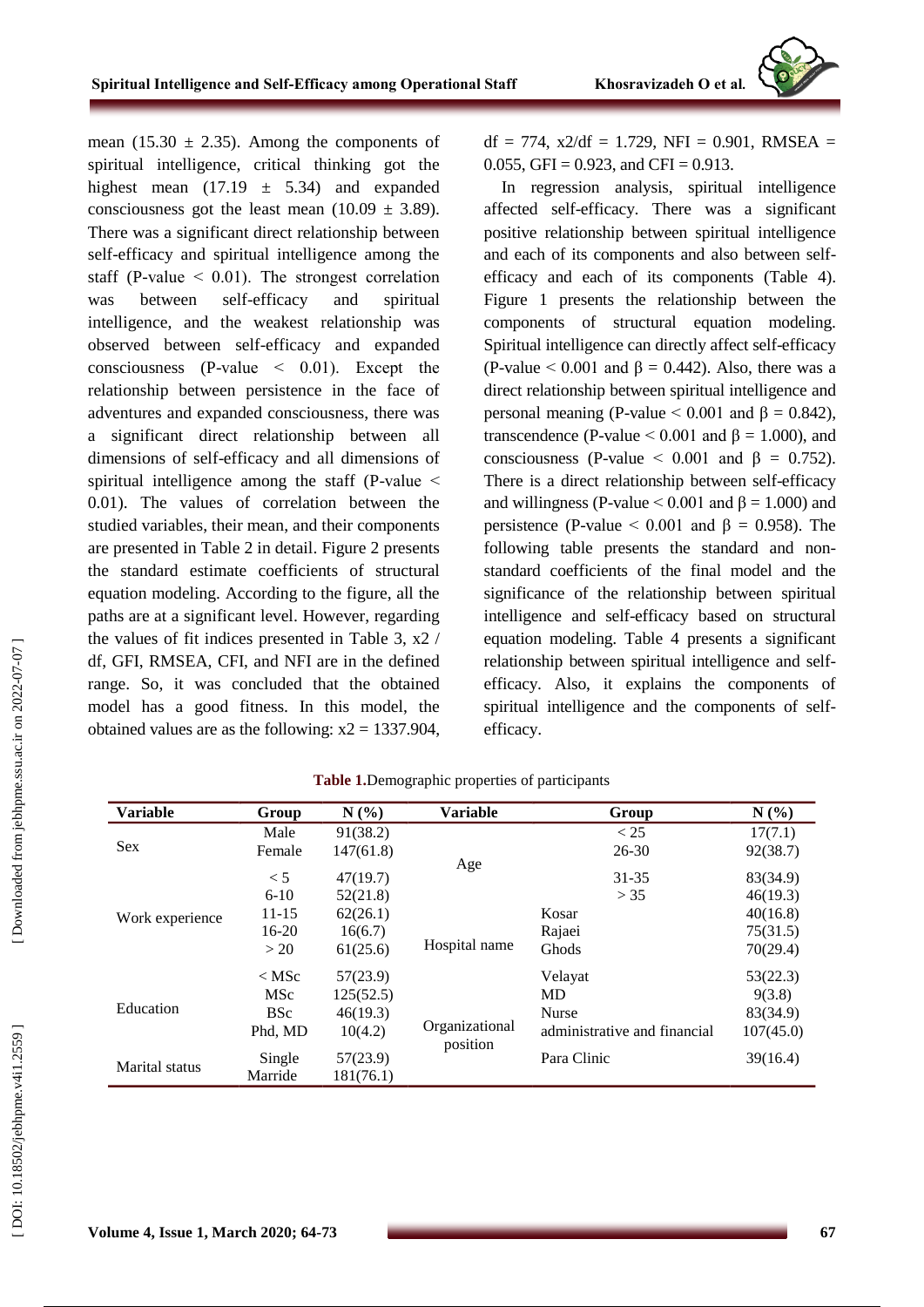|                           | Mean  | <b>SD</b> |                         |                                         | 3          |                  |                      |           |           | 8        | -9 |
|---------------------------|-------|-----------|-------------------------|-----------------------------------------|------------|------------------|----------------------|-----------|-----------|----------|----|
| 1. Spiritual intelligence | 57.48 | 14.30     |                         |                                         |            |                  |                      |           |           |          |    |
| 2. Critical thinking      | 17.19 | 5.34      | $.814***$               |                                         |            |                  |                      |           |           |          |    |
| 3. Personal meaning       | 13.25 |           | 4.36 $.712***$          | $.414***$                               |            |                  |                      |           |           |          |    |
| 4. Transcendental         | 16.95 | 5.00      | $.805***$ .517**        |                                         | $.445***$  |                  |                      |           |           |          |    |
| 5. Consciousness          | 10.09 |           | 3.89 .727 <sup>**</sup> | $.491$ ** $.357$ **                     |            | $.466$ **        |                      |           |           |          |    |
| 6. Self-efficacy          | 63.90 |           |                         | 9.53 .388** .261** .385** .336** .203** |            |                  |                      |           |           |          |    |
| 7. Initiate               | 15.30 |           | $2.35 \t .359^{**}$ .   | $.226$ **                               | $396^{**}$ | $.304***$        | $.176$ <sup>**</sup> | $.841***$ |           |          |    |
| 8. Willingness            | 18.95 |           | $2.83 \t .370^{**}$ .   | $.255***$                               |            | $.303***$ .287** | $.302**$             | $.769***$ | $.627**$  |          |    |
| 9. Persistence            | 29.65 |           | 5.80 .311**             | $.213***$                               | $.325***$  | $.290**$         | .115                 | $.929***$ | $.673***$ | $.522**$ |    |

**Table2 .**Values of Dimensions correlation coefficient

\*\* Correlation is significant at the 0.01 level (2 -tailed).

**Table 3.**Comparison of fitness indices in proposed model

| <b>Index</b>         | Limit | <b>Proposed Model</b> |
|----------------------|-------|-----------------------|
| $\frac{\chi 2}{d}$ f | $<$ 3 | 1.729                 |
|                      | > 0.9 | 0.915                 |
| <b>RMSEA</b>         | < 0.8 | 0.055                 |
| <b>CFI</b>           | > 0.9 | 0.913                 |
| <b>NFI</b>           | > 0.9 | 0.901                 |

**Table 4.** Regression weights in the parameters of the structural equation model in the final model

|                                      | Path              | <b>Estimate</b> | <b>Standardized Nonstandardized</b><br><b>Estimate</b> | <b>SE</b> | т     | D   |
|--------------------------------------|-------------------|-----------------|--------------------------------------------------------|-----------|-------|-----|
| Spiritual Intelligence $\rightarrow$ | Self-Efficacy     | .442            | .219                                                   | .065      | 3.359 | *** |
| Spiritual Intelligence $\rightarrow$ | Critical thinking | .797            | 1.000                                                  |           |       |     |
| Spiritual Intelligence $\rightarrow$ | Personal meaning  | .842            | 1.381                                                  | .287      | 4.812 | *** |
| Spiritual Intelligence $\rightarrow$ | Transcendental    | 1.000           | 1.263                                                  | .213      | 5.927 | *** |
| Spiritual Intelligence $\rightarrow$ | Consciousness     | .752            | 1.170                                                  | .214      | 5.477 | *** |
| Self-Efficacy $\rightarrow$          | Initiate          | 1.000           | 1.000                                                  |           |       |     |
| Self-Efficacy $\rightarrow$          | Willingness       | 1.000           | 1.567                                                  | .409      | 3.826 | *** |
| Self-Efficacy $\rightarrow$          | Persistence       | .958            | 2.447                                                  | .572      | 4.276 | *** |

\*\*\* Correlation is significant at the 0.001 level (2 -tailed).



**Figure 1 .**The paths between the components in the final model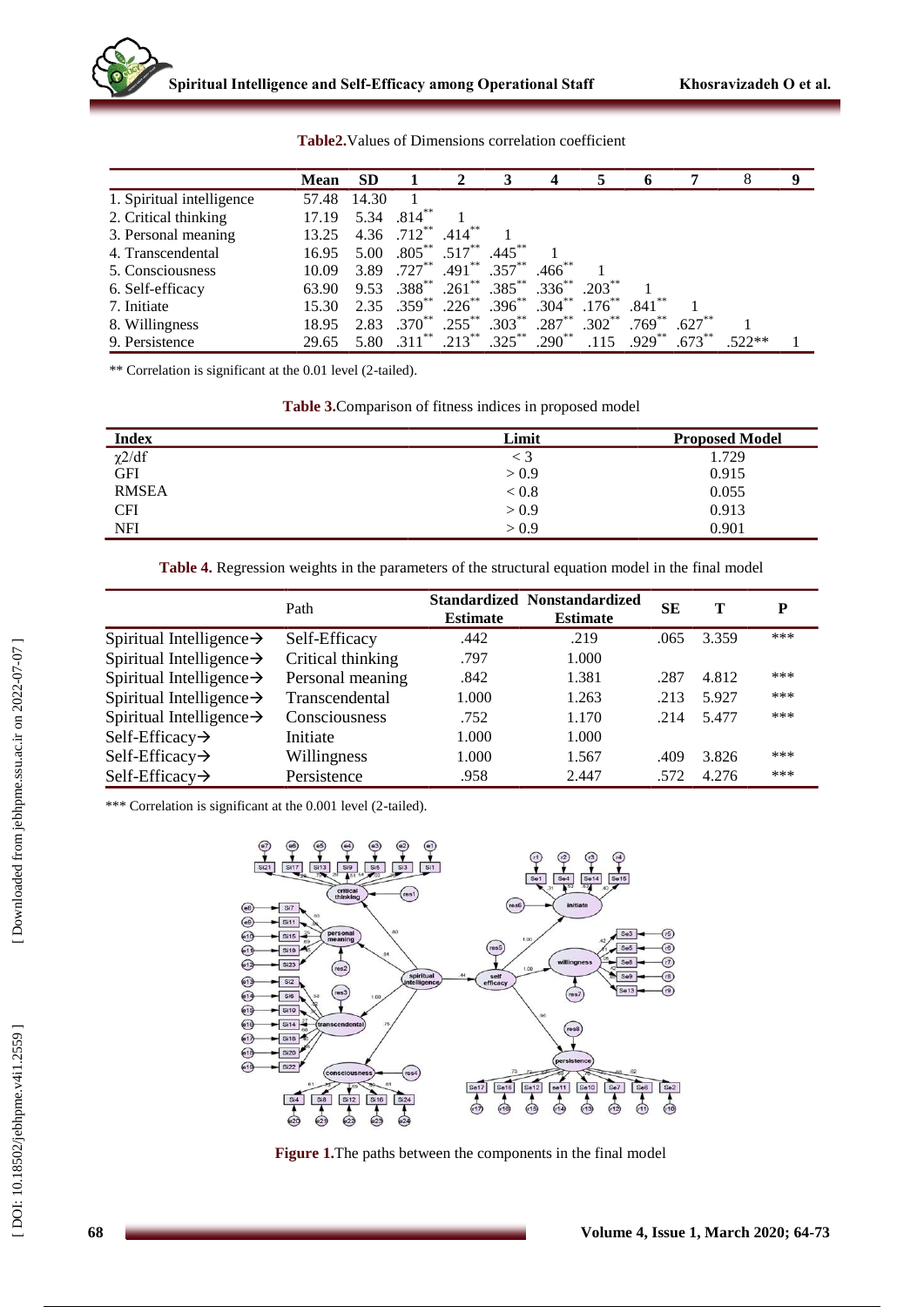#### **Discussion**

This study was aimed at explaining the relationship between self-efficacy and spiritual intelligence among the staff of medical centers of Qazvin University of Medical Sciences. The researchers answered the research questions by using structural equation modeling. The results of this study suggest an above -average score of self efficacy and a below -average score of spiritual intelligence among the staff. It means that the staff members have evaluated their self -efficacy above average and their spiritual intelligence below average. There was a significant direct relationship between self-efficacy and spiritual intelligence and its dimensions among the staff. The strongest relationship was observed between self -efficacy and spiritual intelligence, and the weakest relationship was observed between self -efficacy and expanded consciousness. Except the relationship between persistence in the face of adversity and expanded consciousness, there was a significant direct relationship between all dimensions of self-efficacy and all dimensions of spiritual intelligence among the staff. Self -efficacy is defined as the person's belief about his/her ability of practical work (14). Poorgholami et al concluded that there is a negative relationship between self-efficacy and procrastination, and perfectionism and self -efficacy totally explain 37 % of the variance of procrastination (15). In another study, it wasconcluded that self-efficacy is a significant predictor of burnout among the staff (16). In another study, the researchers showed that there is a significant direct relationship between self-efficacy and social health among nurses; they concluded that the nurses' social health can be promoted by self-efficacy education and interventions (17). The results of our study suggest that self-efficacy among the staff of medical education centers of Qazvin University of Medical Sciences has been reported above average in the research period; i.e. there is a favorable situation in terms of their willingness to initiate behavior, willingness to expand the effort in completing the behavior, and persistence in the face of adversity. This high score of self -efficacy can be a strength point for improvement of productivity and other indicators of hospital service. Few studies have investigated self-efficacy in clinical and medical environments in the country. Almost most of these studies have reported a medium level of self efficacy among medical and clinical staff. For example, a study conducted in Besat Hospital of Sanandaj suggests a below -average self-efficacy among the nurses and midwives (18). Another study suggested a medium level of self -efficacy among the staff of educational hospitals of Tabriz (19). In another study conducted among the female employees of Sabzevar University of Medical Sciences, researchers reported an above -average self-efficacy among the staff after the intervention (20). In a cross -sectional study, researchers reported a medium level of management self efficacy among charge nurses of educational hospitals in Arak (16). Park et al reported a high level of self-efficacy among Korean nurses (21). The differences observed between the employees' self-efficacy can be due to different environments of studies, different subjects, and different tools and method s. Therefore, it is not rational to compare the results of these studies with the findings of the present research. However, this comparison suggests that there is a better situation of self-efficacy among the staff of the hospitals of Qazvin University of Medical Sciences than other employees studied in the mentioned research works. A lot of studies have investigated spiritual intelligence in treatment -clinical environments in Iran. The study performed by Safarabadi et al.  $(22)$ , reported a below-average spiritual intelligence among the emergency staff of Arak. In contrary to the results of our study, other studies (23 -26) reported a medium and above -average spiritual intelligence among the hospital staff. Spiritual intelligence is a set of mental abilities which help to consciousness, cohesion, and adaptation by human spiritual aspects. This intelligence helps people to adapt their spiritual information to their problem solving goals and achieving individual and organizational goals (27). One of the reasons for the difference between the results of the present research and the reviewed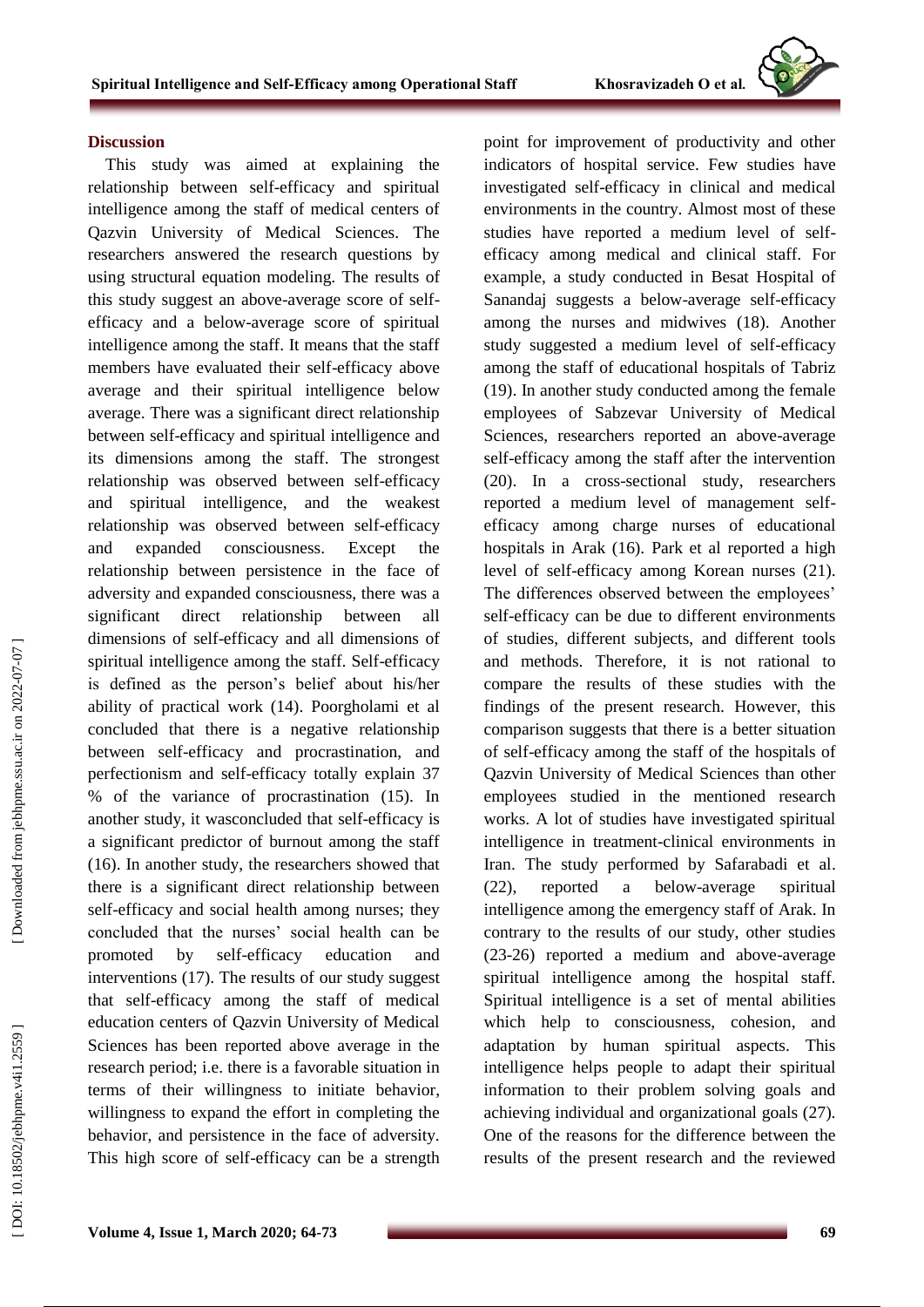works is that people's spiritual intelligence can be affected by their personality, knowledge, beliefs, and other factors (28). So, people working in different hospitals can have different levels of spiritual intelligence. The spiritual intelligence levels among the hospital staff can affect their innovation, creativity, and performance (27); because employees with higher spiritual intelligence have a more critical thinking about the environment and they have gotten a true and purposive understanding of life. Also, spiritual intelligence among the staff can affect their organizational commitment (25).

The other finding of the present study is a significant direct relationship between the employees' spiritual intelligence and their selfefficacy in medical education centers of Qazvin University of medical Sciences. This direct relationship suggests that these two variables are directly affected by each other. In other words, increase or decrease of one of them leads to increase or decrease of the other. Few studies have investigated the relationship between these two psychological concepts in the country and no study has been conducted in treatment centers. Mesalnoori conducted a study among the students of Islamic Azad University and found a significant positive relationship between these two variables; this finding is consistent with the results of our study (29). People with higher self -efficacy choose more challenging goals, adopt more useful strategies, and so, they have a better performance in their job (30). So, self -efficacy can be manifested among other variables of the employees' organizational behavior such as their job performance quality, mental health, and job stress (22, 31). Our findings in the studied hospitals suggest that the employees' self-efficacy can be directly affected by their spiritual intelligence. This positive effect can be manifested in their service provision behavior. To approve this fact, Kaur et al conducted a study among the nurses of seven public hospitals in Malaysia and they concluded that spiritual intelligence plays an important role in their service provision behavior (32). Also, the employees' spiritual intelligence

can affect their self - efficacy by influencing their job satisfaction. In a study in Slovenia, a positive relationship was reported between the employees' spiritual intelligence and their job satisfaction (33). Park et al showed that there is a significant positive relationship between job satisfaction among Korean nurses and their self -efficacy (21). So, it can be stated that there might be a relationship between the nurses' spiritual intelligence and their self-efficacy. However, the causality of this relationship cannot be discussed. Nevertheless, our study suggests that this causality is from spiritual intelligence toward employees' self-efficacy.

# **Conclusion**

According to the findings of our study, the employees' got an above -average score of self efficacy and a below -average score of spiritual intelligence; it means that the staff members have evaluated their self -efficacy above average and their spiritual intelligence below average. There was a significant direct relationship between self efficacy and spiritual intelligence and its dimensions among the staff. Few domestic and foreign studies have investigated the relationship between spiritual intelligence and self -efficacy among the clinical staff. It makes it difficult to compare the results of this study with other studies. However, it is suggested to hospital managers to promote self-efficacy among the clinical human force and improve their performance and service provision behavior by psychological enrichment of the employees and raising their spiritual intelligence. The managers of the studied hospitals can encourage critical thinking in the staff by holding training workshops. Also, they can promote self-efficacy in the staff by leading the organizational atmosphere towards creativity and failure tolerance. By attending the training courses and workshops, employees can acquire skills such as targeting and job stress management. This research was faced with two constraints. First, this study has investigated only the hospital staff of Qazvin University of Medical Sciences. So, the results cannot be generalized to other hospitals. Second, the used data have been cross -sectional.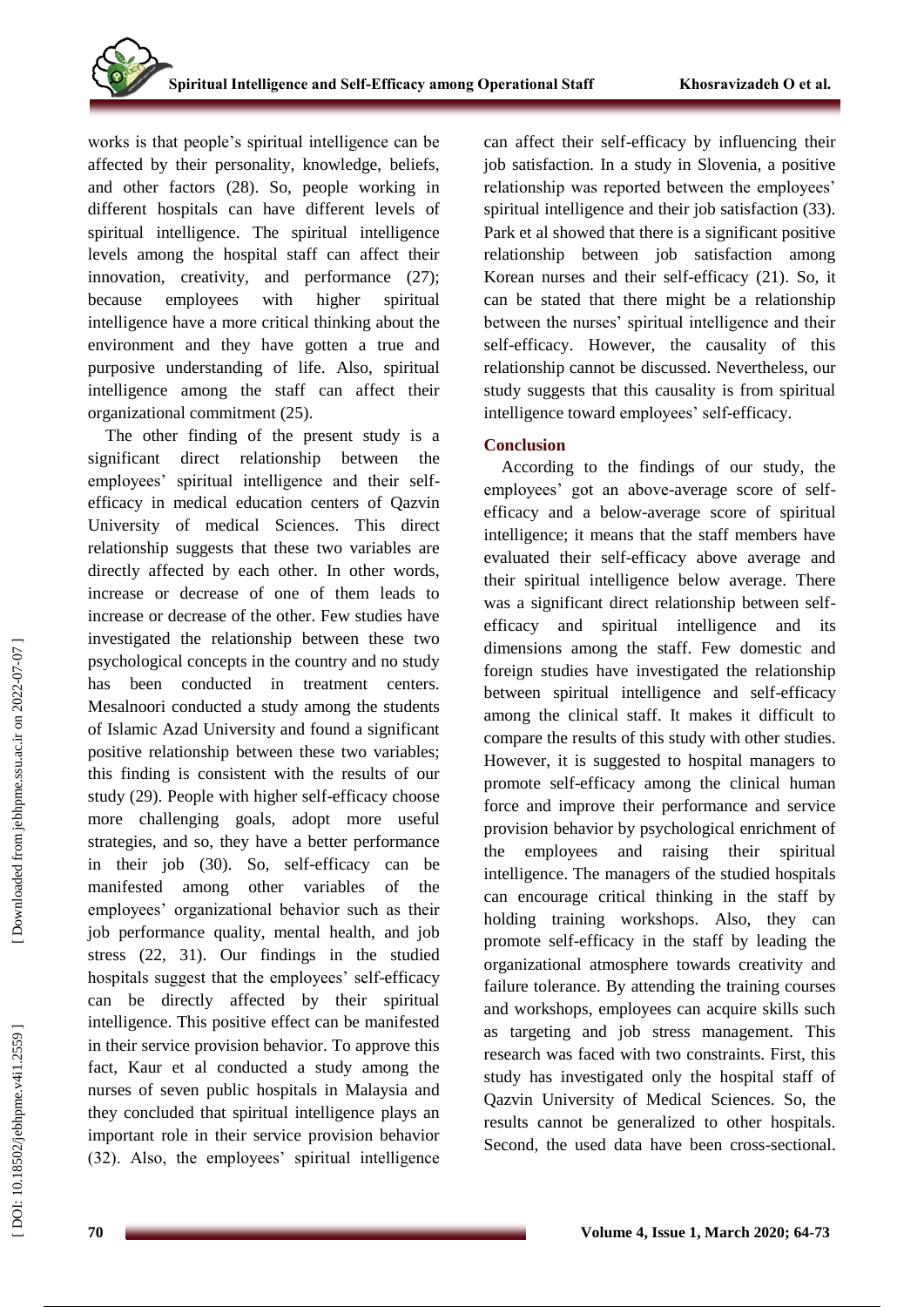So, dynamism of the studied variables has not been considered. Since the relationship between the two studied variables can be discussed further, it is suggested to researchers to provide stronger evidences of the relationship between these two variables by reviewing the texts.

#### **Acknowledgement s**

This study was supported by Qazvin University of Medical Sciences . Thus, the authors find it incumbent to appreciate the managers and all the staff members of the mentioned hospital who offered their sincere contributions to this article .

#### **Conflict of interests**

Authors declared no conflict of interests.

#### **Author's contribution s**

Khosravizadeh O designed research; Ahadinezhad M and Rafiei Sh conducted research; Shahsavari S analyzed data; Ansari F and Taheri R Collected data. All authors read and approved the final manuscript.

### **References**

- 1. Neyazazari M, khosroabadi S. Explaining the Importance of Spiritual Intelligence and Self efficacy of Managers in Global Competitiveness. Journal of Future Studies Management. 2015; 25(101): 43 -51. [In Persian]
- 2. Sotoodeh H, Shakerinia I, Kheyrati M, Dargahi S, Ghasemi Jobaneh R. Surveying the relationship between spiritual and moral intelligence and the psychological well -being of nurses. Iranian Journal of Medical Ethics and History of Medicine. 2016; 9(1): 63 -73. [In Persian]
- 3. Singh M, Sinha J. Impact of spiritual intelligence on quality of life. International Journal of Scientific and Research Publications. 2013; 3(5): 1 -5.
- 4. Gashghaeizadeh N, Hosseinpour M. Surveying The RelationShip of Spiritual Intelligence, Emotional Intelligence and Self -Efficacy With Organizational Citizenship Behavior Among Behbahan Higher Education Institutes Women Employees . Woman & Study of Family. 2013; 5(18): 105 -25.
- 5. Golchin A. The relationship between spiritual intelligence and self -efficacy in high school teachers[ Master Thesis]. Tehran, Iran: University of Human Sciences; 2011.
- 6. Karimi H. Relationship between spiritual intelligence and self -efficacy and job stress among Quar educational staff [Master Thesis] .Islamic Azad University, Marvdasht Branch; 2014.
- 7. Tosi D, Mohammadmoharrani A, Iranlo M, Salehimofred B. The Relationship between Spiritual Intelligence and Self -efficacy of High School Students in Maravahpeh. Scientific Scientific Conference on the Development and Promotion of Education Sciences and Psychology, Sociology and Social Sciences; 2015; tehran, iran .
- 8. Nikmanesh Z, keikha Sh. effect of spiritual intelligence and self on nurses' resiliency in therapeutic and teaching centers of zahedan. journal of research development in nursing & midwifery. 2016; 12(3): 71 -8. [In Persian]
- 9. Kaur D, Sambasivan M, Kumar N. Impact of emotional intelligence and spiritual intelligence on the caring behavior of nurses: a dimension level exploratory study among public hospitals in Malaysia. Applied Nursing Research. 2015; 28(4): 293 -8. doi: 10.1016/j. apnr. 2015. 01. 006.
- 10. Li J, He Z, Luo Y, Zhang R. Perceived transcultural self -efficacy of nurses in general hospitals in Guangzhou, China. Nursing Research. 2016; 65(5): 371 -9. doi: 10.1097/ NNR.0000000000000174.
- 11. Rezaei F, Golmakani N, Mazloum SR. Relationship between Spiritual Intelligence and Self-efficacy of Clinical Performance in midwives working in maternity and health centers of Mashhad in 2015. The Iranian Journal of Obstetrics, Gynecology and Infertility. 2016; 19(29): 1 -10. doi: 10.22038/ijogi.2016.7910.
- 12. Raghib M, Hakiminia B. Validation of King's Spiritual Intelligence Scale (SISRI -24) in Isfahan University Students. Psychological achievements. 2010; 4(1): 141 -64.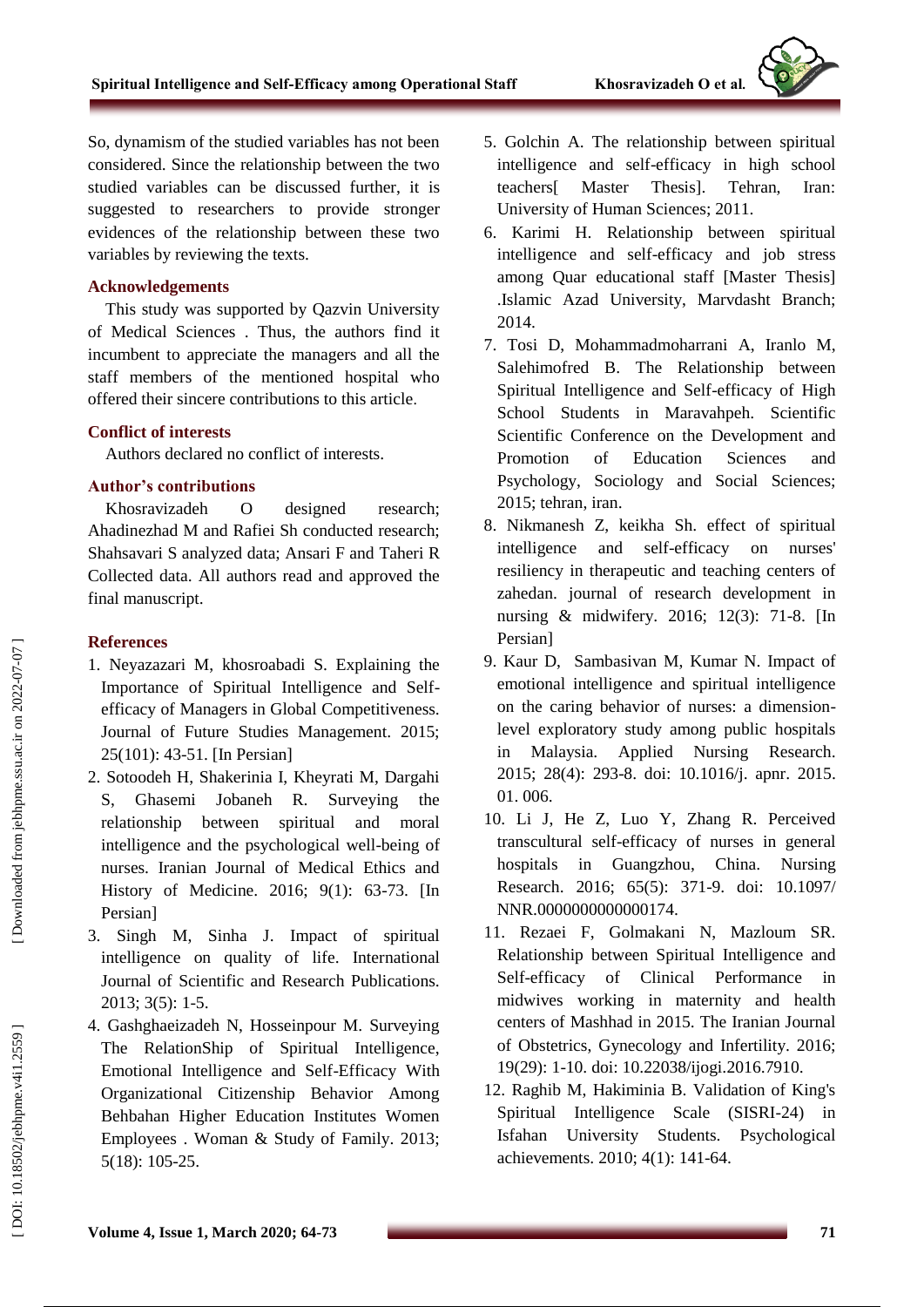- 13. Woodruff SL, Cashman JF. Task, domain, and general efficacy: A reexamination of the self efficacy scale. Psychological reports. 1993; 72(2): 423 -32 .
- 14. Moradi P, Hosseinpoor M. Identifying and Analyzing the Relationship between Strategic Human Resource Management policies and Employee Self-Efficacy in Khuzestan Ports and Maritime Administration Imam Khomeini Port Special Economic Zone. Journal of Maritime transport industry. 2017; 3(1): 67 -72.
- 15. Poorgholami F, Abdkhodaie MS, Fatehi Y. The relationship between perfectionism and self efficacy with procrastination in staff of Farashband Public Hospital. Social Psychology Research. 2012; 2(6): 1 -39. [In Persian]
- 16. Jafari FZ, Rashid S, Jafari F. Self -efficacy Dimensions as Predictors of Job Burnout among Red Crescent staff of Fars province. Quarterly Scientific Journal of Rescue and Relief. 2016; 8(3): 92 -101. [In Persian]
- 17. Mohammadi A, Kheftan P, Amirpour B, Sepidehdam MA, Gholami Jam F. Self -Efficacy relationship with social health among nurses in Taleghani Hospital in Kermanshah. Iranian Journal of Health Education and Health Promotion. 2018: 6(1): 72-9. doi: 10.30699/acadpub.ijhehp.6.1.72. [In Persian]
- 18. Fatehi F, Mohammadi M, Karimian M, Azmoon M, Gharibi F, Shahabi H. the Relationship Between Job Stress And Self - Efficacy and Public Health of Nurses and Midwives in the Besat Hospital. Shenakht Journal of Psychology and Psychiatry. 2015; 2(3): 100 -11. [In Persian]
- 19. Mehdizadeh P, Pourreza A, Allahverdipour H, Dopeykar N. Assessing relationship between job stress, self efficacy and coping among teaching hospitals staff in Tabriz University of Medical sciences in 2009. Journal of Hospital. 2013; 12(1): 57 -66. [In Persian]
- 20. Ayatinasnab K, Esmaeilzadeh MR, Sangsefidi S. the Effects of Aerobic and Yoga exercise on Efficacy of female staff in Sabzevar University of medical sciences in 2013. quarterly journal of

Sabzevar University of medical sciences. 2014; 20(5): 590 -6.

- 21. Park MS, Jeoung Y, Lee HK, Sok SR. Relationships among communication competence, self-efficacy, and job satisfaction in Korean nurses working in the emergency medical center setting. Journal of Nursing Research. 2015; 23(2): 101 -8. doi: 10.1097/ JNR.0000000000000059.
- 22. Safarabadi M, Irannejad B, Jadidi A. The relationship between Spiritual intelligence and the quality of Emergency Medical Services personnel performance of Arak city -2015. Journal of Education and Ethics in Nursing. 2015; 4(3): 35 -40. [In Persian]
- 23. Sabzianpur Z, Nuri S. Effect of Spiritual Intelligence on Quality of Nursing Care of Educational and Treatment Hospitals in Hamadan. Avicenna J Nurs Midwifery Care. 2019; 27(1): 18 -24. doi: 10.30699/ajnmc.27.1.18. [In Persian]
- 24. Alavi S, Ahmadi MA, Zar A. Association between Physical Activity and Social Health and Spiritual Intelligence among Nurses. Community Health (Salamat -i ijtimaī). 2018; 5(2): 94 -102. [In Persian]
- 25. Rajabnezhad Z, Dargahi H, Reshadatjo H. The Relationship between Spiritual Quotient of Managers with Organizational Commitment of Staffs in Tehran University of Medical Sciences. Journal of Payavard Salamat. 2017; 11(3): 308 - 17. [In Persian]
- 26. Parande A, Ezadi A, Ebadi A, Ghanbari M. Relationship between Spiritual Intelligence and Organizational Commitment in Nurse -Managers in Military Hospitals. Journal of Military Psychology. 2011; 2(6): 69 -78.
- 27. Asghari N, Hamidizadeh A, Abedi R. The mediating role of creativity, innovation and mental health in affect Spiritual Intelligence on Personal Performance of Employees. Journal of Public Administration. 2016; 8(3): 533 -52. [In Persian]
- 28. Srivastava PS. Determinants of Spiritual Intelligence in Indian Scenario. International